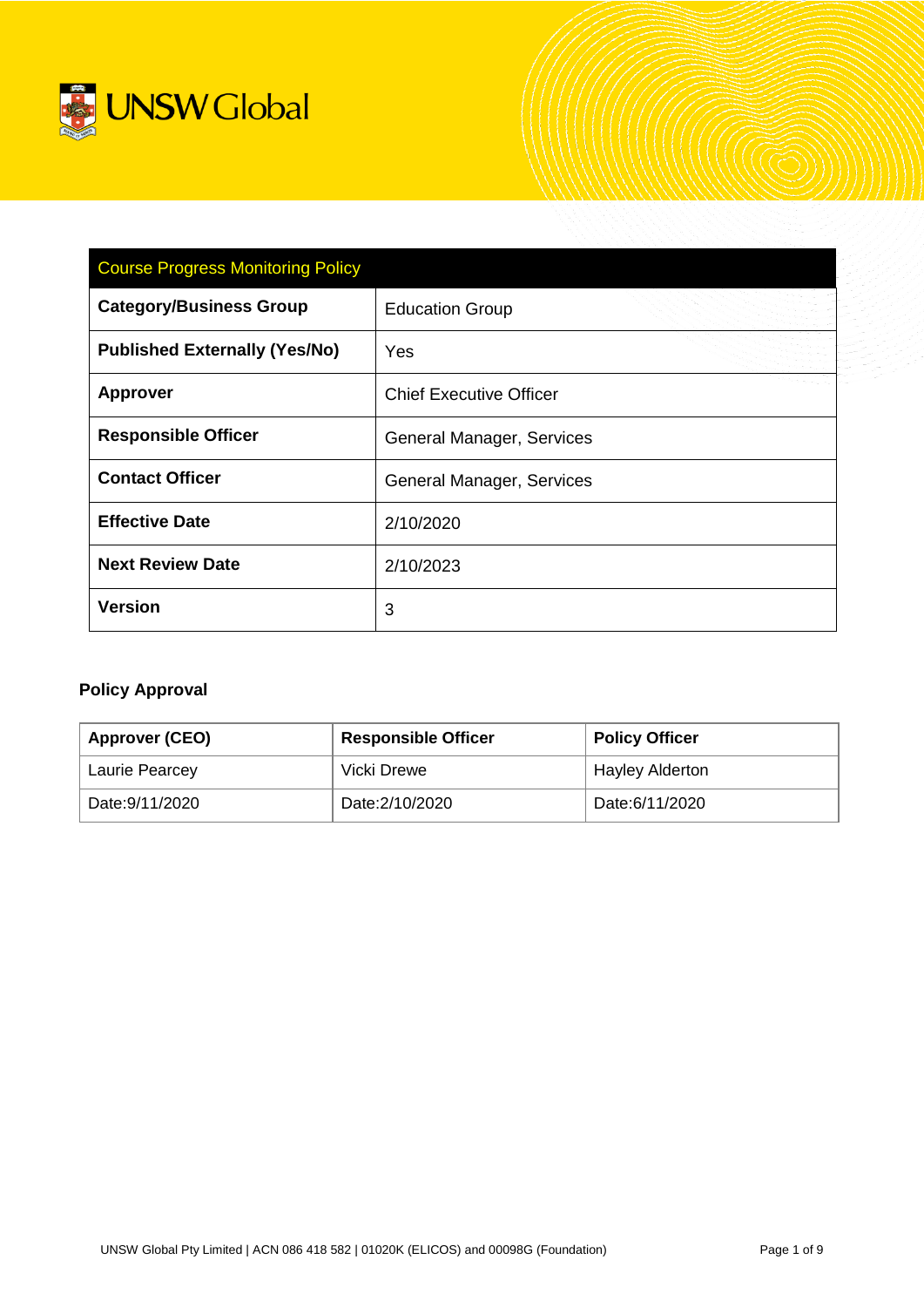

### **1 Background**

UNSW Global is committed to delivering a high standard of education and training services to all of its students.

Under Standard 8 of the National Code, registered providers must monitor the course progress of students. The registered provider must have, and implement, documented policies and procedures for monitoring the progress of each student to ensure that at all times the student is in a position to complete the course within the expected duration as specified on the student's Confirmation of Enrolment (CoE).

### **2 Purpose**

This Policy is to:

- (a) provide correct information regarding the limited and well-defined circumstances whereby the standard duration of study can be altered;
- (b) ensure that UNSW Global is aware of its responsibilities regarding monitoring student course progress;
- (c) outline how UNSW Global identifies, notifies and assist students at risk of not meeting course progress requirements;
- (d) outline how UNSW Global will use academic intervention strategies to assist students to achieve satisfactory course progress; and
- (e) ensure that student are aware of their responsibilities concerning course progress.

# **3 Scope**

This policy applies to:

- (a) Overseas students seeking to enrol in UNSW Global;
- (b) Domestic students seeking to enrol in UNSW Global; and
- (c) UNSW Global staff involved in the promotion, recruitment, admission, delivery of courses, management and/or administration of students.

This policy does not apply to the ELITE program or to UNSW Global Diplomas. For Diplomas, please refer to UNSW's policy framework.

### **4 Definitions**

*CoE* means the Confirmation of Enrolment.

*Domestic students* means a UNSW Global Student who is an Australian citizen, a New Zealand citizen, an Australian permanent resident, or a person who is entitled to stay in Australia, or to enter and stay in Australia, without any limitation as to time.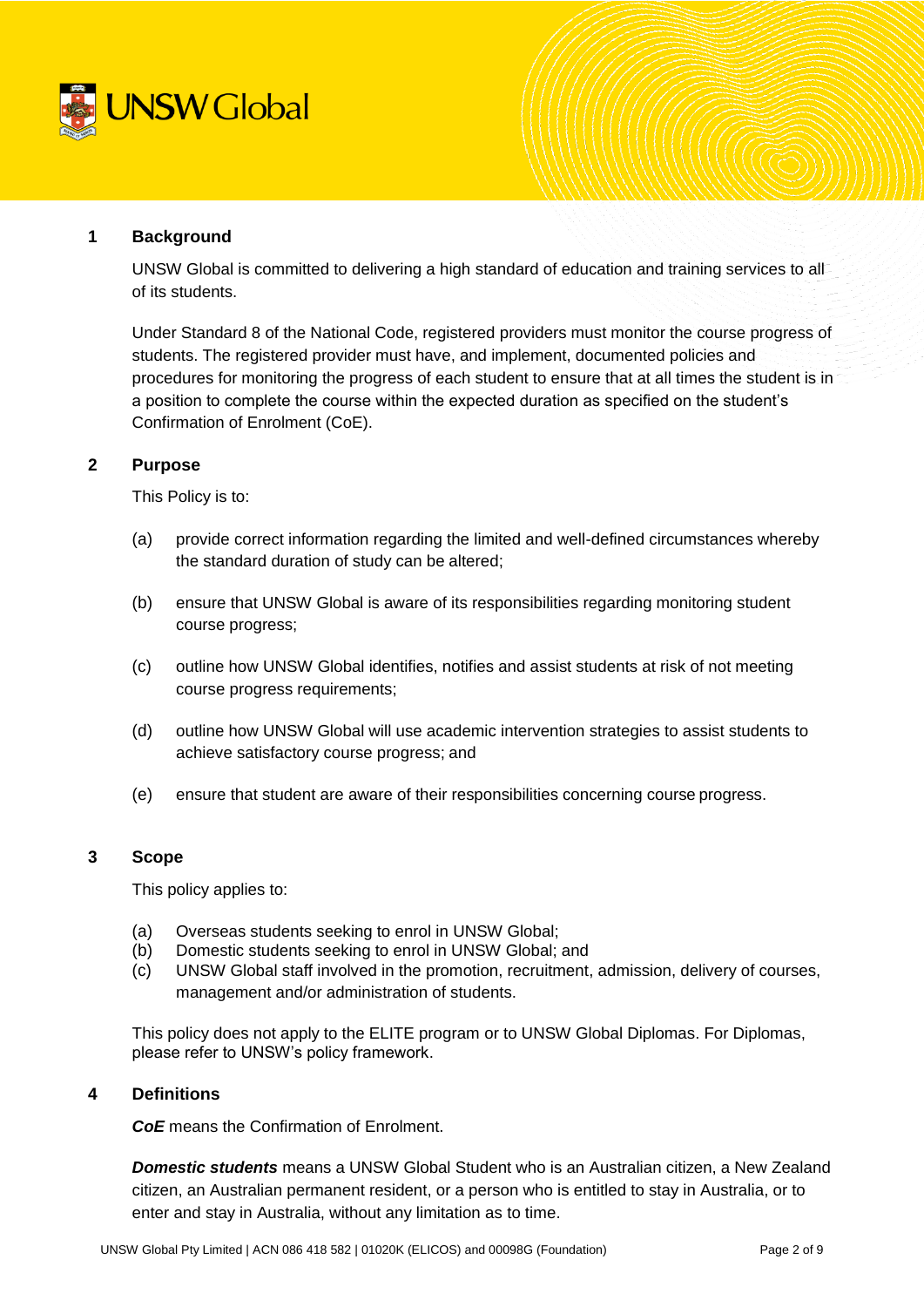

**DHA** means the Department of Home Affairs, previously known as the Department of Immigration *and* Border Protection.

*ESOS Act* means the *Education Services for Overseas Students Act 2000 (Cth)*.

*ESOS Regulations means* the *Education Services for Overseas Students Regulations 2001 (Cth)*.

*GPA* means Grade Point Average, an overall course result calculated and reported at the end of a formal exam period. A GPA is value between 0 and 10 and is calculated using a combination of the subject weighting and grade point value.

*Intervention Strategy* means a systematic course of actions to identify and support students who are not making satisfactory progress. It includes but not limited to consultation, workshops and presentation and remedial online sources, independent learning support.

*National Code* means National Code of Practice for Providers of Education and Training to Overseas Students 2018.

*Overseas students* means Overseas students (within or outside Australia) who holds a student visa but does *not* include students of a kind prescribed in the ESOS Regulations.

**PRISMS** means the Provider Registration and International Students Management System.

*Satisfactory Course Progress* means a student's ongoing involvement and progress towards achieving course outcomes, as demonstrated by satisfactory participation in and completion of formal assessment components scheduled throughout the course.

*F/UF Grade* means a Fail or an Unsatisfactory Fail (unsatisfactory performance in anessential component of the course).

#### **5 Policy Statement**

UNSW Global is committed to enabling and assisting students to reach their study goals within the expected timeframe in accordance with Standard 8 of the National Code.

#### $5.1$ **Students' obligations under this policy**

- (a) All UNSW Global students are expected to have satisfactory course progress;
- (b) Overseas students have a mandatory visa condition (8202) imposed on their student visa which requires satisfactory course progress. Where Overseas students fail to achieve satisfactory course progress, it may result in them being reported to DHA;
- (c) Inform UNSW Global of any issues that puts them at risk if unsatisfactorycompletion of their course; and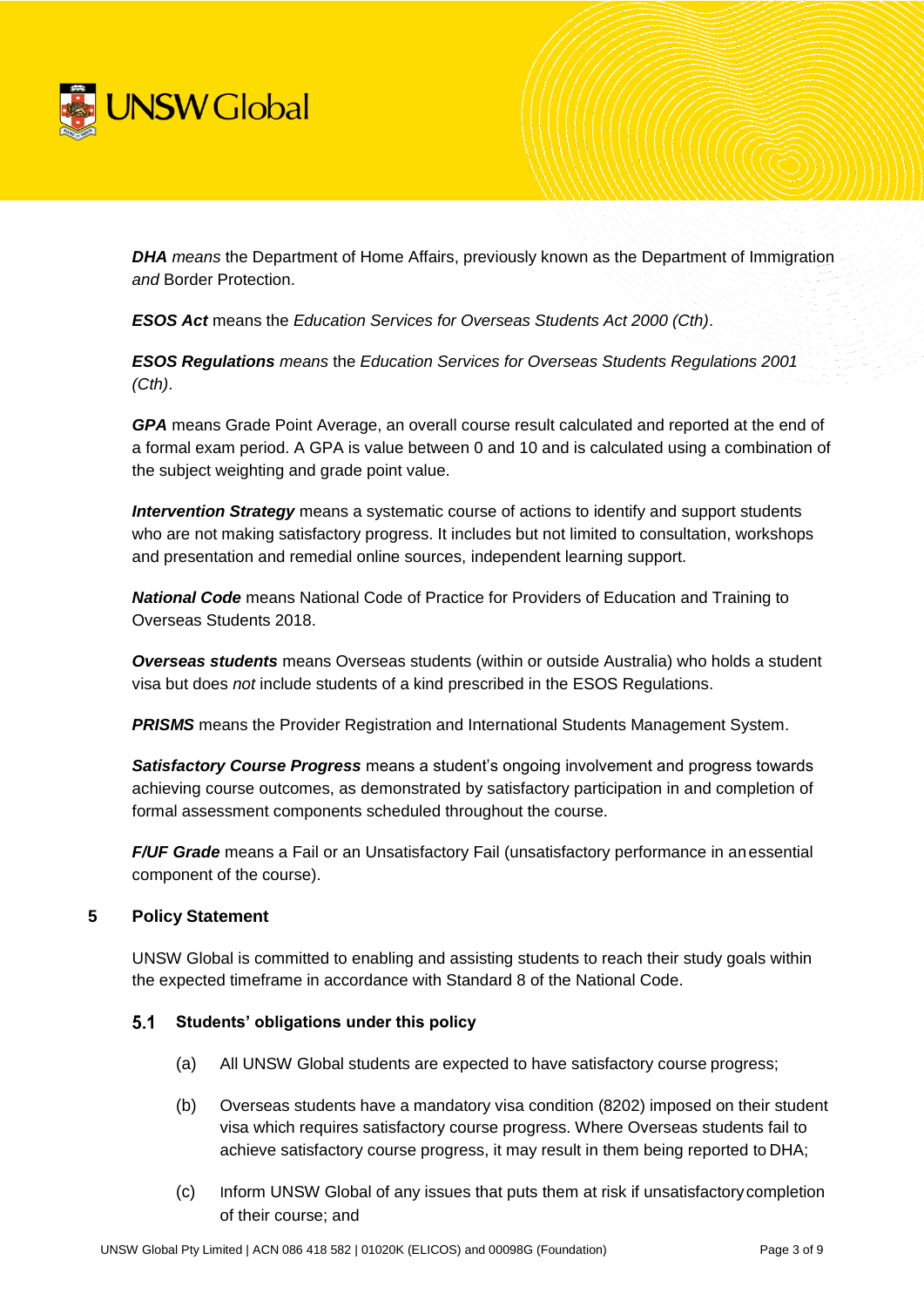

(d) Engage with any intervention strategies put in place.

#### **UNSW Global's obligations in relation to Monitoring Course Progress**

UNSW Global must:

- (a) monitor course progress to ensure that each student is able to complete their course within the expected duration as specified on the student's CoE;
- (b) notify a domestic student in writing of its intention to cancel enrolment;
- (c) notify an Overseas student in writing of its intention to report the student to DHA;
- (d) allow students to access the complaints and appeals process, in accordance with the UNSW Global Complaints and Appeals Policy, before reporting or cancellation of an enrolment; and
- (e) report an Overseas student to DHA when such student is assessed as failing to achieve satisfactory course progress.

#### $5.3$ **UNSW Global's obligations in relation to Academic Interventions**

UNSW Global must ensure appropriate academic intervention and support is offered to those students at risk of not achieving satisfactory course progress. To support students in achieving satisfactory course progress, relevant staff will:

- (a) collect reliable sources of data, including attendance reports, students' assessment results and records of participation in tuition activities;
- (b) provide early feedback on student performance in classes;
- (c) provide regular feedback on students' overall progress;
- (d) use compulsory assessment procedures to identify students' academic progress;
- (e) identify any student requiring an academic intervention and provide an appropriate and timely intervention strategy;
- (f) provide support to the student during the intervention strategy;
- (g) ensure relevant staff are informed about a student's progress during an intervention strategy; and
- (h) keep a record in relation to intervention strategies put in place, and the outcomes of such strategies.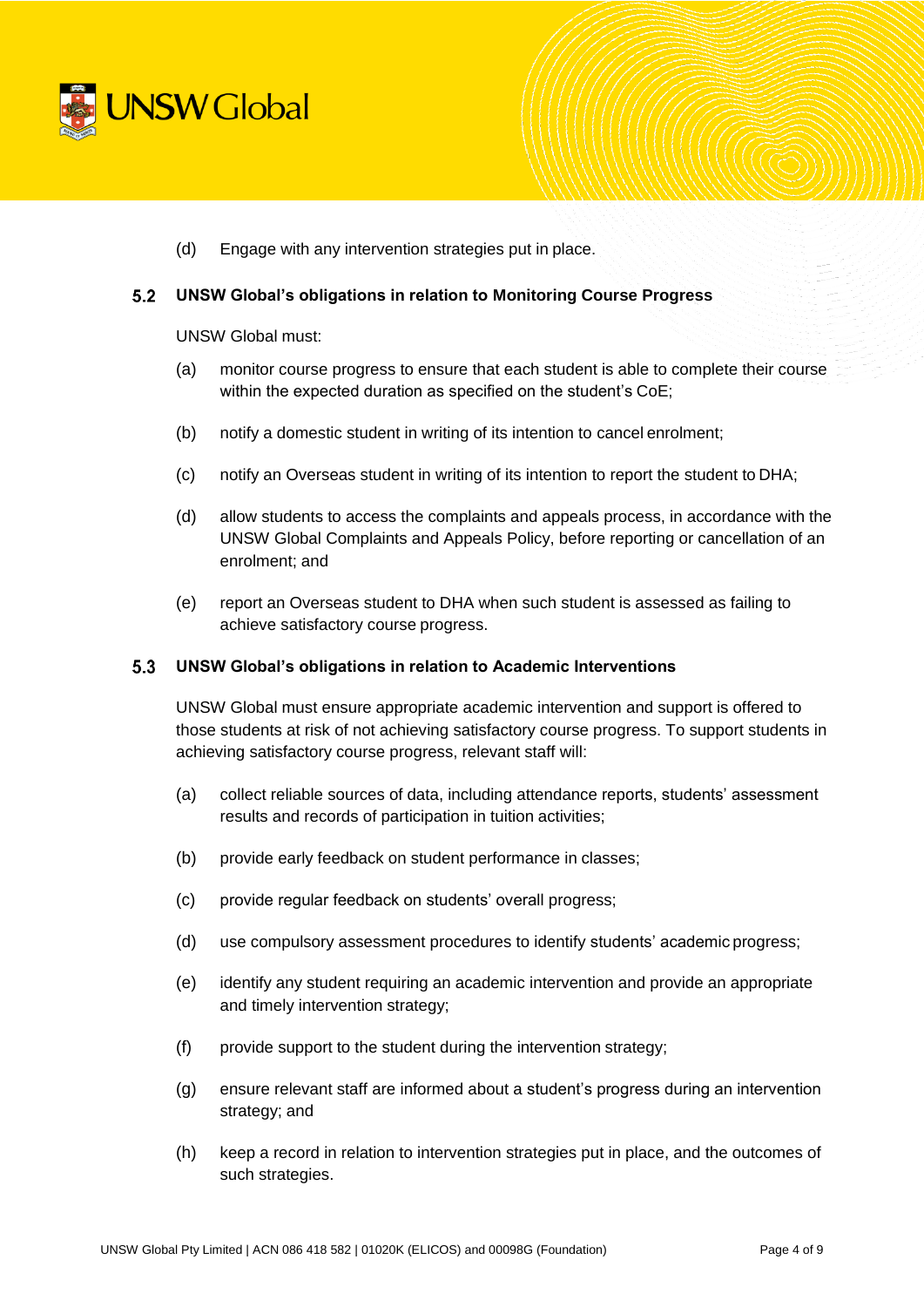

### **6 Course Progress Monitoring Process**

UNSW Global will monitor each student's course progress as follow:

### **6.1 UNSW Institute of Languages**

#### **Course Progress Monitoring for UNSW Institute of Languages**

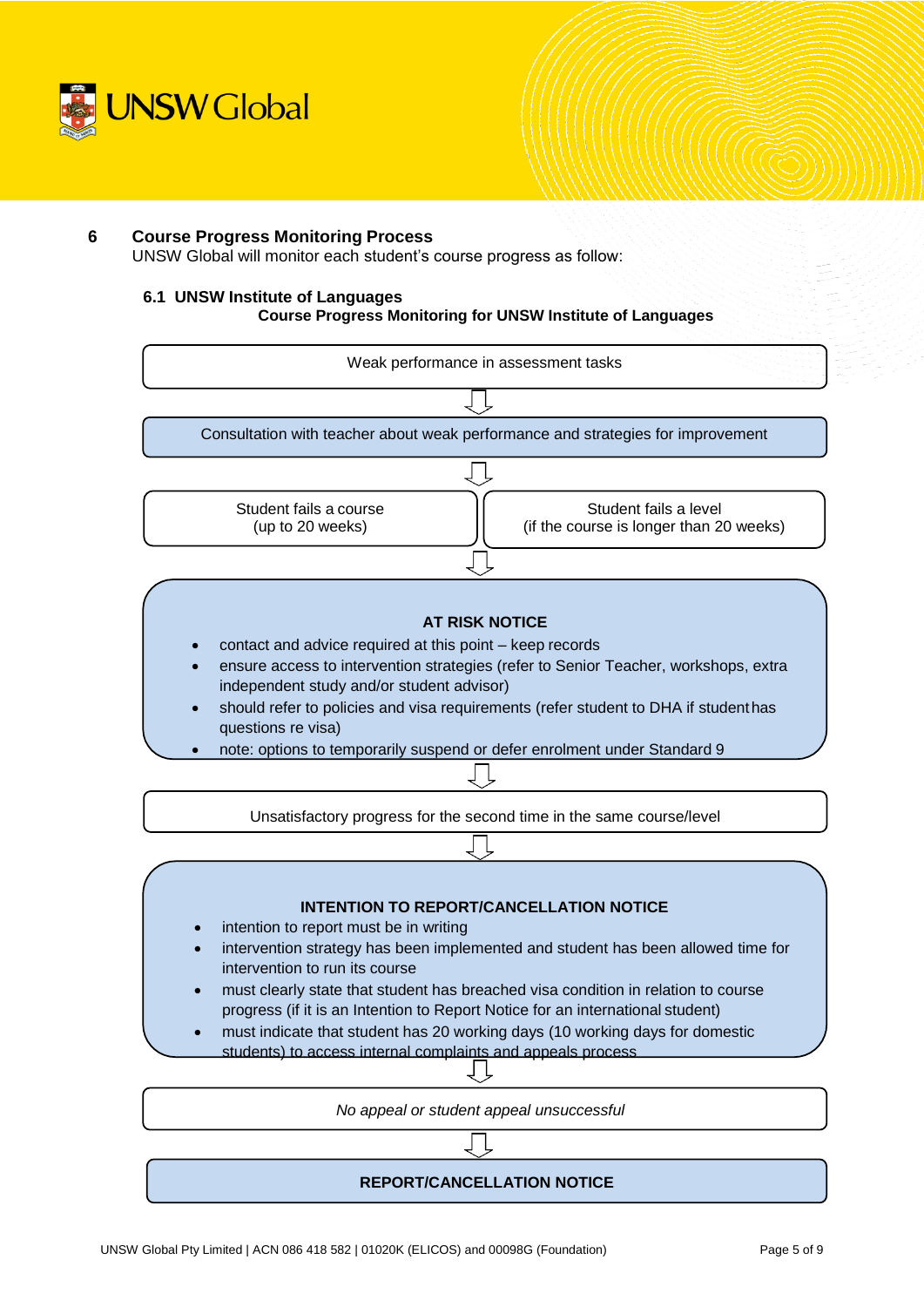

### **6.2 UNSW Foundation Studies**

### **Course Progress Monitoring for UNSW Foundation Studies**

Weak performance in diagnostic tests and/or assessment tasks

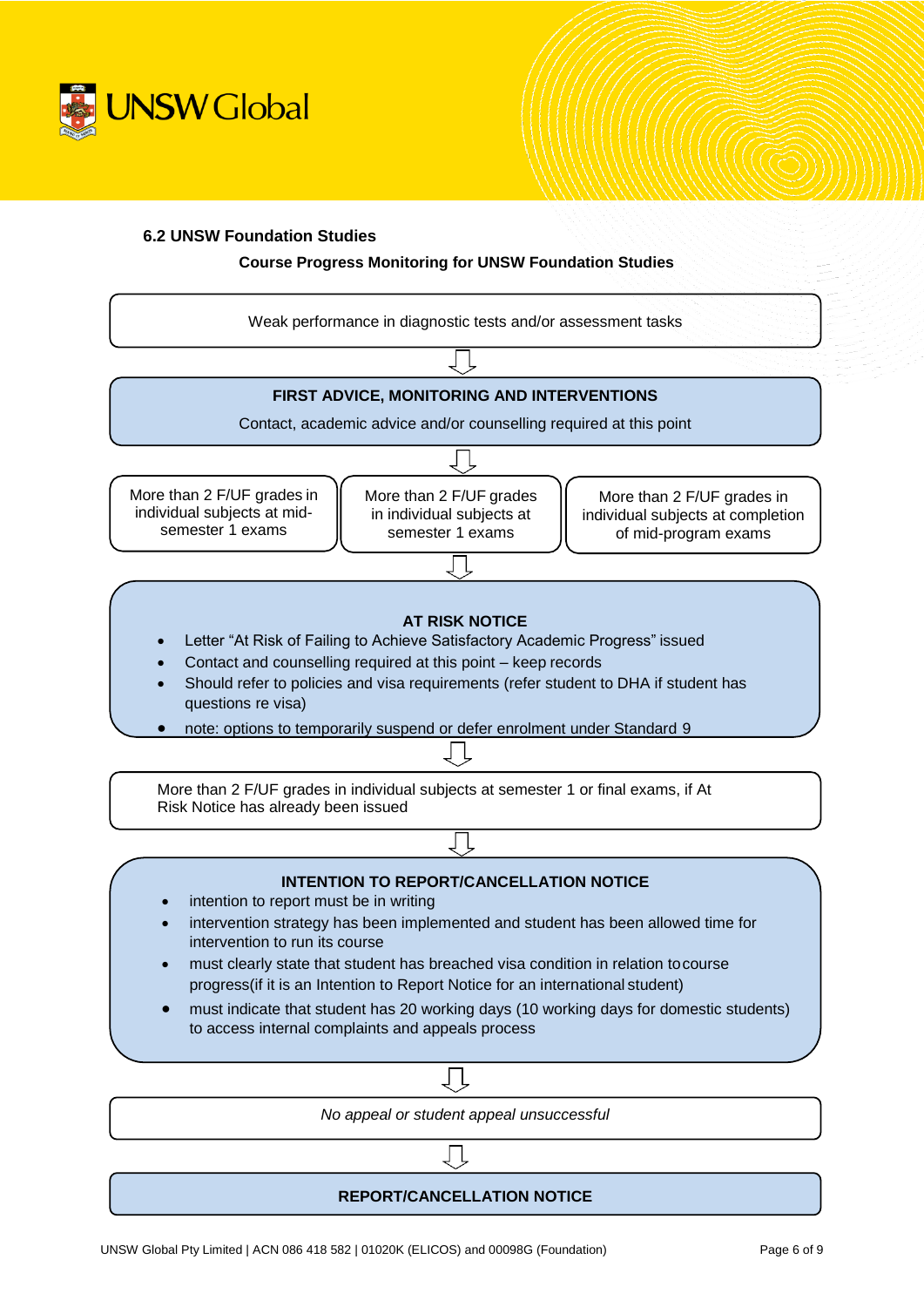

### **7 Review and Appeal**

- (a) After receiving an Intention to Report for unsatisfactory course progress, students then have twenty (20) working days to request a Stage 2: Formal Review, in accordance with UNSW Global's *Complaints and Appeals Policy*.
- (b) After receiving an Intention to Cancel Enrolment for unsatisfactory course progress, students then have ten (10) working days to request a Stage 2: Formal Review, in accordance with UNSW Global's *Complaints and Appeals Policy*.
- (c) If a student is seeking a Stage 2: Formal Review or a Stage 3: Appeal on the basis of compassionate or compelling circumstances, students must also provide sufficient evidence for UNSW Global to consider in accordance with UNSW Global's *Compassionate or Compelling Circumstances Policy*.
- (d) UNSW Global will not report an Overseas Student to the DHA for unsatisfactory course progress until such time as any processes commenced by the student under the *Complaints and Appeals Policy* has been completed.
- (e) If a Student has commenced a process under the *Complaints and Appeals Policy*  they must continue to attend all scheduled classes for their Course. Any failure by a student to maintain their attendance levels will put them at risk of failing to achieve satisfactory attendance levels.

# **8 Legal and Policy Framework**

This policy complies with the ESOS Act 2000 and Standard 8 of the National Code.

#### $8.1$ **Responsibilities**

*(a) Approver*

The Chief Executive Officer is responsible for the approval of this policy.

*(b) Responsible Officer*

The General Manager, Services is responsible for the implementation, dissemination and review of this policy.

*(c) Contact Officer*

The General Manager, Services is responsible for the day to day implementation of this policy and is the first point of contact for all enquiries that relate to monitoring course progress and academic intervention strategies.

*(d) Administration and publication*

The Legal and Compliance team is responsible for the administration and publishing of this policy.